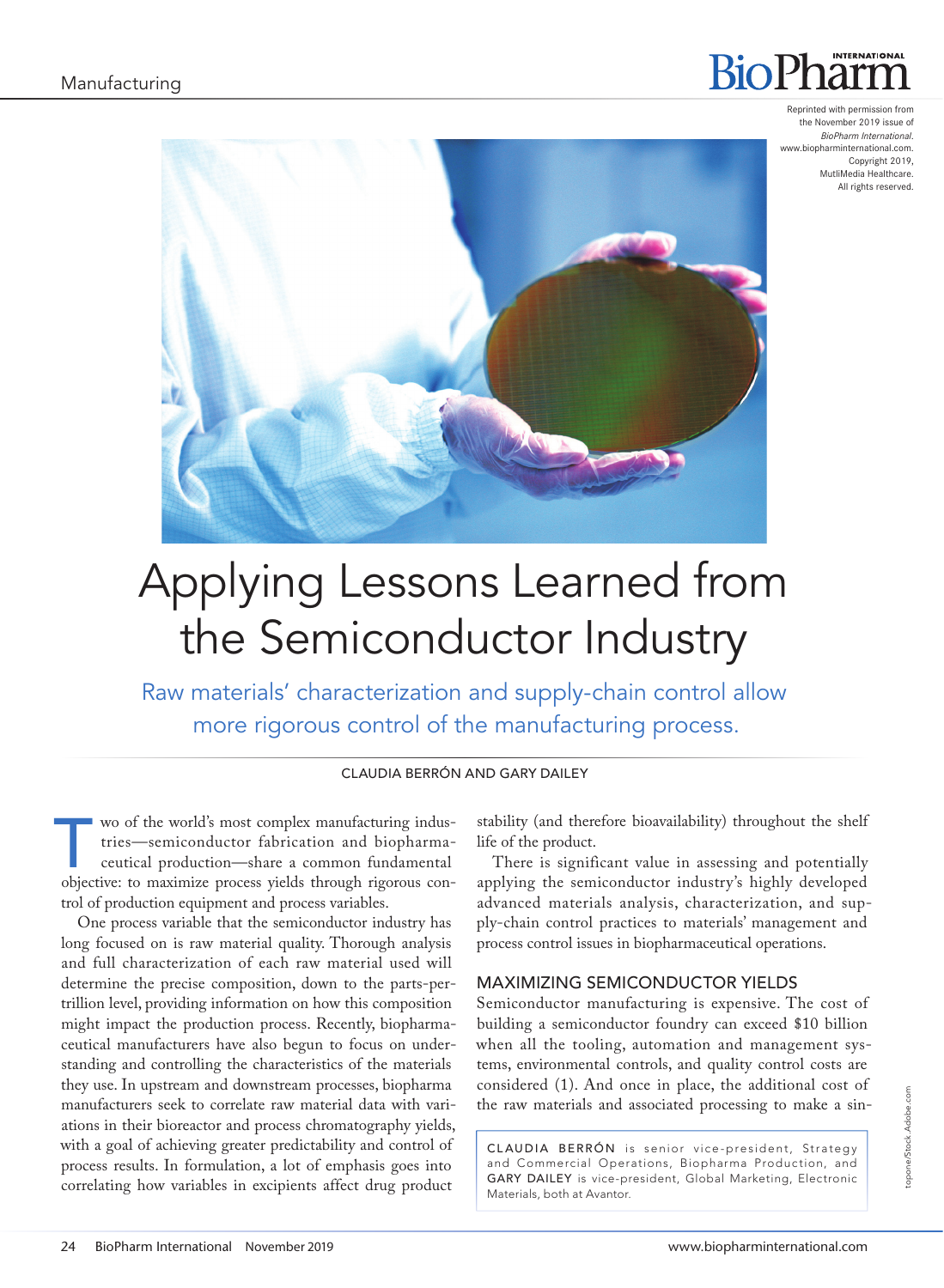gle wafer adds to this expense, which is why semiconductor manufacturing operations must focus on maximizing process yields.

At the beginning of the process, a raw wafer, composed of a highly refined form of silicon, can cost approximately \$500 (1). There can be 25 to 50 wafers in a batch, and a large fabrication plant can process 50,000 wafers per month, with each wafer going through more than 1000 process steps. A wafer containing finished memory chips can be valued in excess of \$1600, and a finished high-end processor wafer can reach \$5000 (1). Every process step has an impact on yield and, ultimately, profitability.

It is crucial for a manufacturer to control process variables and eliminate unknown factors that could interfere with or contaminate each step of the process. In complex integrated circuits such as processors in smart phones, a single chip can contain several billion transistors, each only a few nanometers wide. If any foreign material is present in those transistors, the chip may not function according to its design. The risks associated with these challenges has led the semiconductor industry and the companies that supply its materials to make investments in ultra-precise materials characterization procedures in order to maximize predictability of manufacturing outcomes.

Each process step is controlled by a process of record that defines every detail. For example, the exact chemical makeup and level of impurities in a chemistry used to remove post-etch residue must be characterized down to the parts-per-trillion level. While it may not be practical to manufacture a chemical to meet 100% purity, the chemical should be as pure as the best technology can deliver. Any trace materials in the post-etch strippers used in the process need to be identified and quantified so they may be incorporated into a process of record and monitored. Once set, the foundry operator has the statistical data to assume that, with the properly characterized material,

that post-etch residue step will yield the defined result, and the wafer can move on to the next process step. Any variation in trace elements—even just a few parts per billion—can result in less-than-desired post-etch cleaning that may interrupt production and lead to significant costs in time, labor, testing, materials, and other areas to investigate the cause of variation.

### IMPROVING BIOPHARMA STABILITY AND YIELD

Materials characterization has also been of interest in the biopharmaceutical industry; however, rather than yield, manufacturers were initially interested in using it to determine stability. Highly accurate and detailed materials characterization has been performed for the excipients used in fill/finish processing. During this process, the biological drug substance is combined with a variety of excipients to enable delivery and stability and is formulated into a final drug product. Because the excipients would be used within the body during the administration of the final drug, such characterization is necessary, and requirements have increased over time to satisfy strict regulatory and safety requirements. Also critical is the stability of the drug product; reducing drug product degradation during storage has become a significant focus for raw material characterization.

From this initial focus on meeting regulatory requirements and drug product stability, biopharma producers seeking to improve their process yields have more recently begun to assess the impact of stricter and more comprehensive materials characterization in upstream and downstream process steps.

Unlike fabrication of precisely engineered semiconductors, however, biologics production has an inherent variability. Even under similar process conditions, a molecule can react slightly but measurably differently, often depending on genetic sequencing for that particular molecule. All these molecules react differently to a variety of trace metals. When large-scale production of biologic drugs

originally began, the focus was on characterizing excipients, but not nearly as much attention was paid to the buffers, salts, cell culture media, and other materials used upstream, until further study and analysis tied to improved process control was undertaken.

A further challenge to understanding and applying rigorous materials characterization practices to biologics production is that the presence of trace minerals can actually be beneficial to upstream and downstream processes. The addition of metals, including iron, manganese, and zinc, can enhance glycosylation yields upstream in certain molecules. It has also been shown that understanding and controlling the ratio of trace metals, as well as their levels, can impact upstream yields positively or negatively—all dependent on the molecule.

As biopharmaceutical manufacturers have begun turning their attention to improving trace material characterization, they have determined the critical importance of lot-to-lot consistency of the trace elements in critical materials used upstream and downstream. Variation to that consistency, including minimal changes at the parts-per-billion levels, can impact glycosylation patterns in the reactor, reduce overall target cell growth upstream, and impact recovery downstream. This knowledge has been gained by the biopharma industry while responding to problems or unexpected shortfalls in upstream yields. As a result of lessons learned, the biopharma industry is turning to a more formal and comprehensive process of trace materials characterization as a tool to boost yields.

#### APPLYING BEST PRACTICES

The biopharma industry has already made great strides in improving its trace materials characterization efforts and applying that data to improving upstream and downstream yields. To advance this further, three rigorous processes used in the semiconductor industry can be applied to the biopharma industry: statistical control,